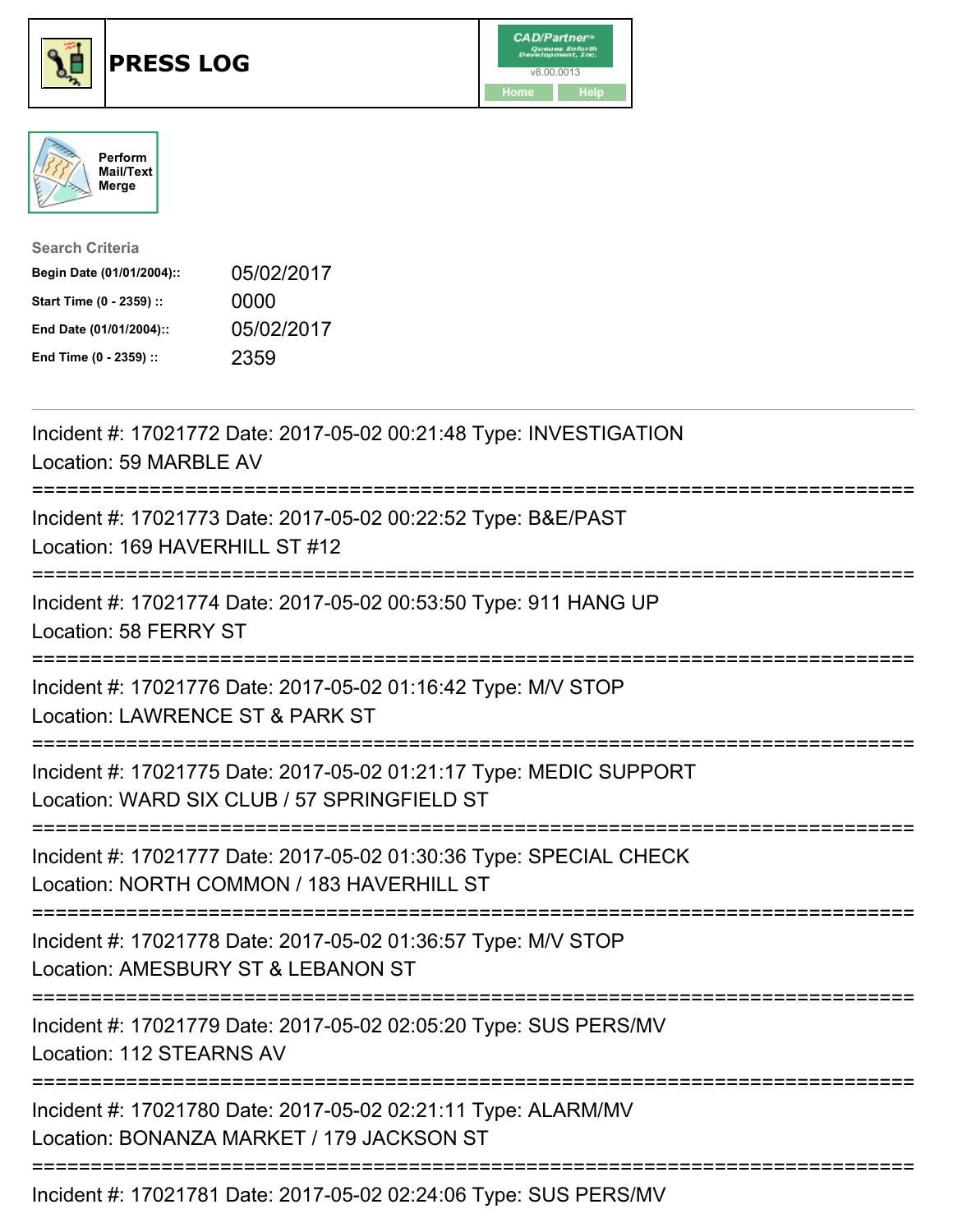Location: LAWRENCE ST & TRENTON ST =========================================================================== Incident #: 17021782 Date: 2017-05-02 02:45:50 Type: SPECIAL CHECK Location: MARBLE AV =========================================================================== Incident #: 17021783 Date: 2017-05-02 02:52:20 Type: M/V STOP Location: BUNKERHILL ST & LAWRENCE ST =========================================================================== Incident #: 17021784 Date: 2017-05-02 03:05:04 Type: M/V STOP Location: JACKSON ST & SWAN =========================================================================== Incident #: 17021785 Date: 2017-05-02 03:06:10 Type: M/V STOP Location: STEARNS AV =========================================================================== Incident #: 17021786 Date: 2017-05-02 03:10:35 Type: M/V STOP Location: BROADWAY & PARK ST =========================================================================== Incident #: 17021787 Date: 2017-05-02 03:16:10 Type: M/V STOP Location: HAVERHILL ST & MAY ST =========================================================================== Incident #: 17021788 Date: 2017-05-02 03:25:05 Type: SPECIAL CHECK Location: MANN ST & WESLEY ST =========================================================================== Incident #: 17021789 Date: 2017-05-02 03:28:01 Type: EXTRA SURVEIL Location: 50 MEDFORD ST =========================================================================== Incident #: 17021790 Date: 2017-05-02 03:31:22 Type: M/V STOP Location: F HAVERHILL ST & FERRY ST =========================================================================== Incident #: 17021791 Date: 2017-05-02 03:33:03 Type: M/V STOP Location: BROADWAY & WATER ST =========================================================================== Incident #: 17021792 Date: 2017-05-02 03:59:21 Type: EXTRA SURVEIL Location: 50 MARBLE AV =========================================================================== Incident #: 17021793 Date: 2017-05-02 04:27:46 Type: M/V STOP Location: S UNION ST & SPRINGFIELD ST =========================================================================== Incident #: 17021794 Date: 2017-05-02 04:56:48 Type: M/V STOP Location: FRANKLIN ST & LOWELL ST =========================================================================== Incident #: 17021795 Date: 2017-05-02 05:30:18 Type: AUTO ACC/NO PI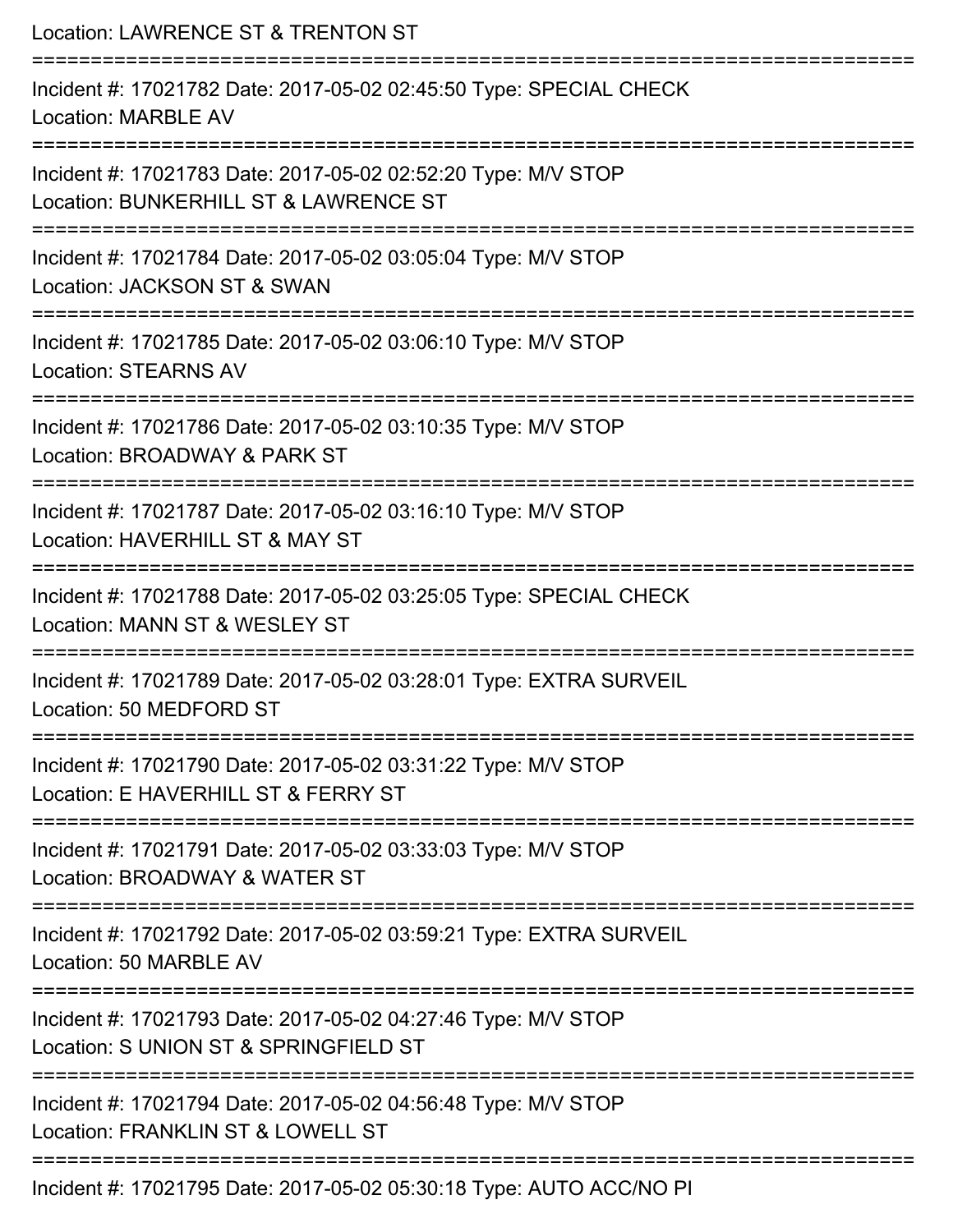| Incident #: 17021796 Date: 2017-05-02 06:26:06 Type: CK WELL BEING<br>Location: SEVEN ELEVEN / 99 HAMPSHIRE ST |
|----------------------------------------------------------------------------------------------------------------|
| Incident #: 17021797 Date: 2017-05-02 06:47:41 Type: HIT & RUN M/V<br>Location: 147 HOWARD ST                  |
| Incident #: 17021798 Date: 2017-05-02 06:53:09 Type: CK WELL BEING<br>Location: 79 SHAWSHEEN RD                |
| Incident #: 17021799 Date: 2017-05-02 07:16:47 Type: LARCENY/PAST<br>Location: 225 CARLETON ST                 |
| Incident #: 17021800 Date: 2017-05-02 07:20:45 Type: PARK & WALK<br>Location: 205 BROADWAY                     |
| Incident #: 17021801 Date: 2017-05-02 07:21:49 Type: ALARM/BURG<br>Location: LAWRENCE TANK / 26 WENDELL ST     |
| Incident #: 17021803 Date: 2017-05-02 07:42:46 Type: SUS PERS/MV<br>Location: 20 CHESTNUT ST                   |
| Incident #: 17021802 Date: 2017-05-02 07:45:35 Type: WARRANT SERVE<br>Location: 131/133 SALEM ST               |
| Incident #: 17021804 Date: 2017-05-02 08:06:36 Type: M/V STOP<br>Location: HAMPSHIRE ST & LOWELL ST            |
| Incident #: 17021805 Date: 2017-05-02 08:09:26 Type: M/V STOP<br>Location: PHILLIPS ST & SALEM ST              |
| Incident #: 17021806 Date: 2017-05-02 08:21:52 Type: M/V STOP<br>Location: 1 PARKER ST                         |
| Incident #: 17021807 Date: 2017-05-02 08:29:36 Type: UNWANTEDGUEST<br>Location: BELL TOWER CAFE / 60 ISLAND ST |
| Incident #: 17021808 Date: 2017-05-02 08:50:19 Type: MAN DOWN<br>Location: ERVING AV & MYRTLE CT               |
| Incident #: 17021809 Date: 2017-05-02 08:53:14 Type: MEDIC SUPPORT                                             |

 $L_{\text{max}}$   $\Delta$ F  $\Delta$ AMMON  $\Delta$ T  $\mu$ <sub>4</sub>AA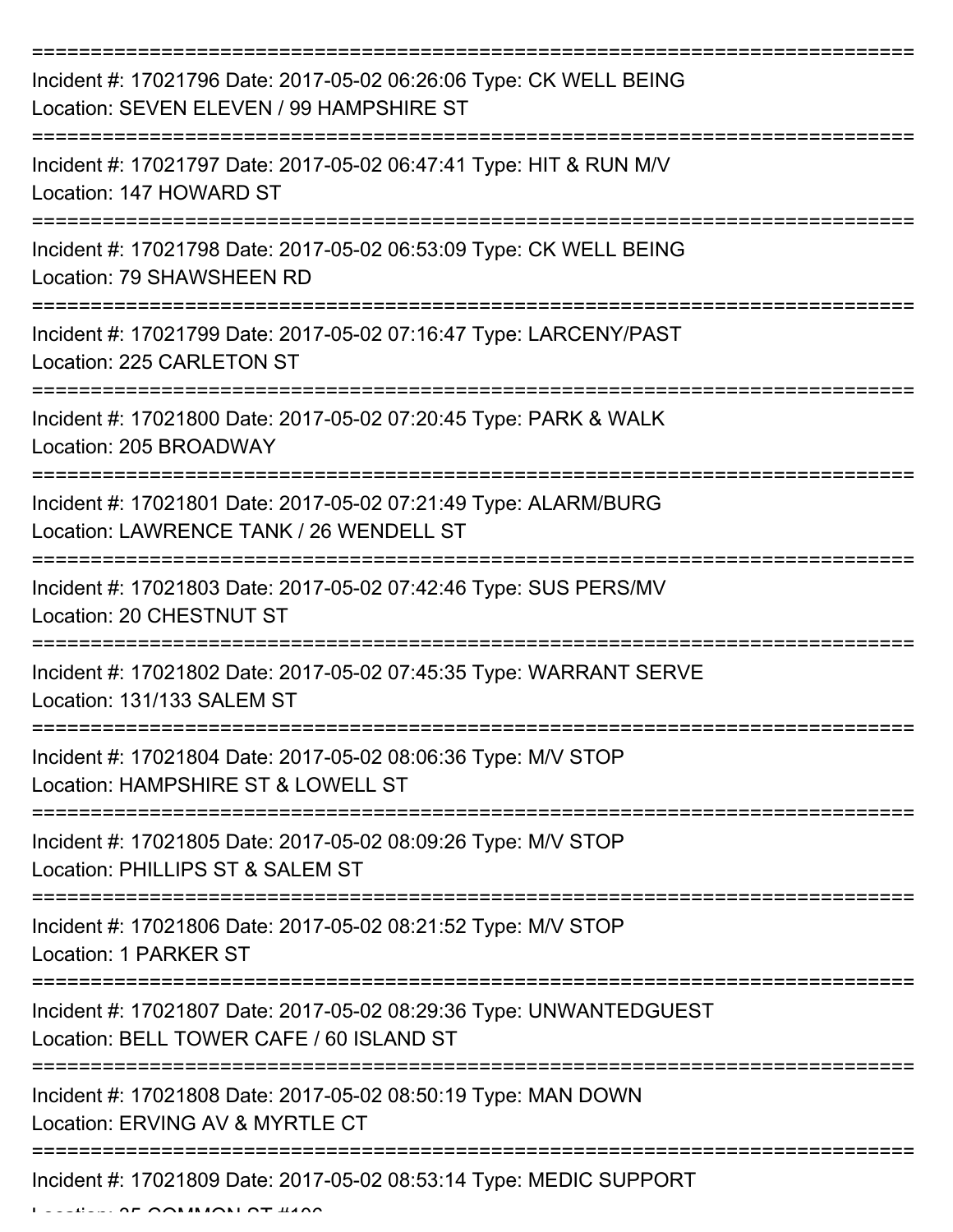| Incident #: 17021810 Date: 2017-05-02 09:09:37 Type: LARCENY/ATTMEPT<br>Location: 115 STEARNS AV                                       |
|----------------------------------------------------------------------------------------------------------------------------------------|
| Incident #: 17021811 Date: 2017-05-02 09:11:12 Type: AUTO ACC/NO PI<br>Location: S UNION ST & WINTHROP AV                              |
| Incident #: 17021812 Date: 2017-05-02 09:18:46 Type: M/V STOP<br>Location: ACTON ST & WEST ST                                          |
| Incident #: 17021813 Date: 2017-05-02 09:31:57 Type: PARK & WALK<br>Location: BROADWAY                                                 |
| Incident #: 17021814 Date: 2017-05-02 09:45:23 Type: AUTO ACC/UNK PI<br>Location: 335 COMMON ST                                        |
| :================================<br>Incident #: 17021815 Date: 2017-05-02 09:47:41 Type: SEARCHWARRANT<br>Location: 198 JACKSON ST #4 |
| Incident #: 17021816 Date: 2017-05-02 09:48:06 Type: SHOPLIFTING<br>Location: 700 ESSEX ST                                             |
| Incident #: 17021817 Date: 2017-05-02 09:52:22 Type: CK WELL BEING<br>Location: 391 LOWELL ST                                          |
| Incident #: 17021818 Date: 2017-05-02 09:58:49 Type: KEEP PEACE<br>Location: 257 BROADWAY #2                                           |
| Incident #: 17021819 Date: 2017-05-02 10:30:23 Type: M/V STOP<br>Location: ESSEX ST & NEWBURY ST                                       |
| Incident #: 17021820 Date: 2017-05-02 10:43:31 Type: WARRANT SERVE<br>Location: 90 LOWELL ST                                           |
| Incident #: 17021821 Date: 2017-05-02 10:51:51 Type: TENANT PROB<br>Location: 201 CARLETON ST                                          |
| Incident #: 17021823 Date: 2017-05-02 10:58:30 Type: STOLEN PROP<br>Location: 322 LOWELL ST                                            |
| Incident #: 17021822 Date: 2017-05-02 11:00:53 Type: PARK & WALK                                                                       |

Location: BROADWAY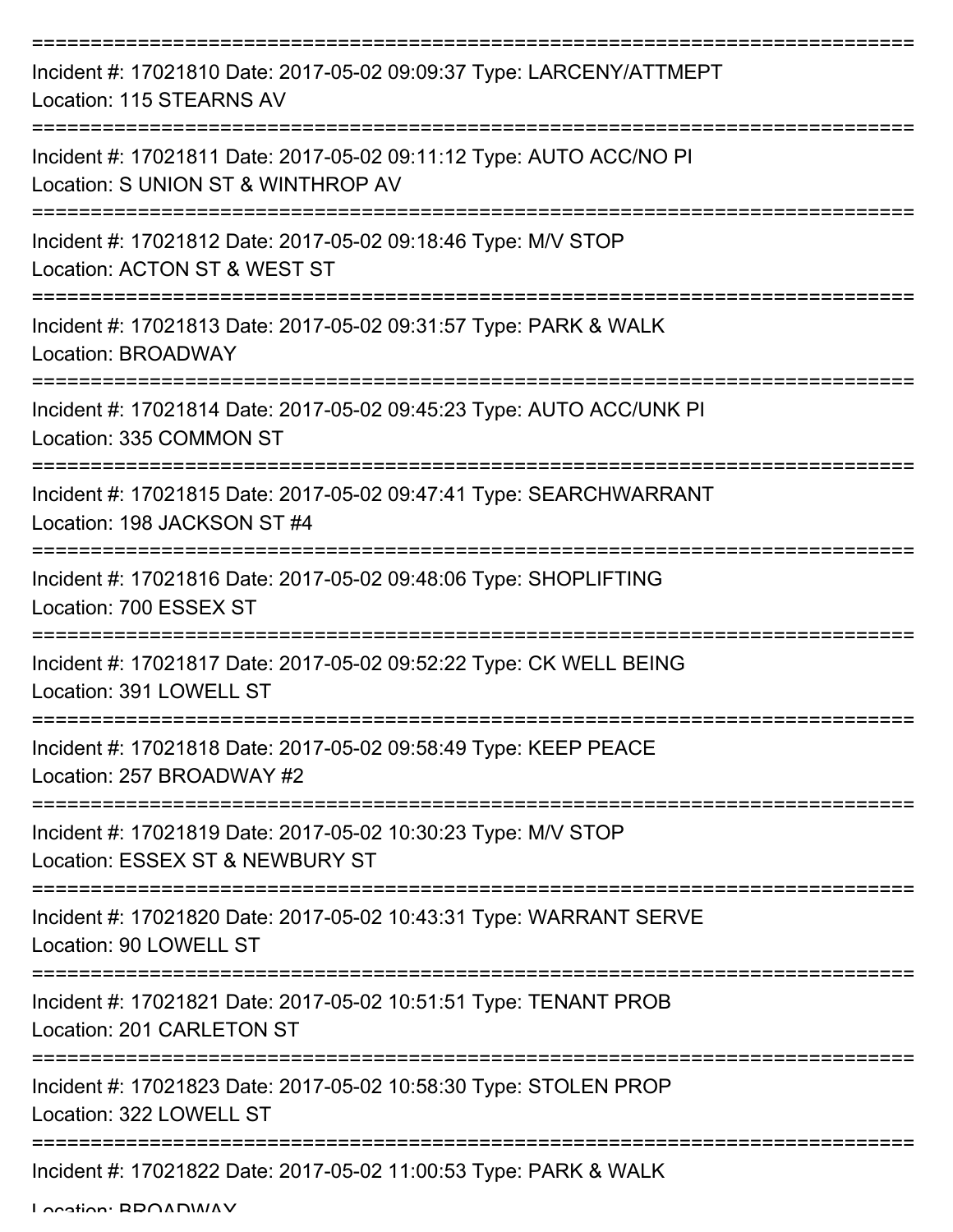| Incident #: 17021824 Date: 2017-05-02 11:11:37 Type: ANIMAL COMPL<br>Location: BUTLER ST & WARREN ST                                    |
|-----------------------------------------------------------------------------------------------------------------------------------------|
| Incident #: 17021825 Date: 2017-05-02 11:14:46 Type: A&B PAST<br>Location: LAWRENCE HIGH SCHOOL / 70 N PARISH RD                        |
| Incident #: 17021826 Date: 2017-05-02 11:17:59 Type: M/V STOP<br>Location: ESSEX ST & UNION ST                                          |
| Incident #: 17021827 Date: 2017-05-02 11:23:56 Type: MAL DAMAGE<br>Location: 14 LEONARD AV                                              |
| Incident #: 17021828 Date: 2017-05-02 11:25:05 Type: MEDIC SUPPORT<br>Location: 439 S UNION ST #207B                                    |
| Incident #: 17021829 Date: 2017-05-02 11:27:19 Type: STOL/MV/PAS<br>Location: 24 WINTHROP AV                                            |
| Incident #: 17021830 Date: 2017-05-02 11:36:17 Type: CRUISER ACCID<br>Location: ANDOVER ST & BLANCHARD ST<br>----------                 |
| Incident #: 17021831 Date: 2017-05-02 11:41:20 Type: FRAUD<br>Location: 171 E HAVERHILL ST                                              |
| :================<br>Incident #: 17021832 Date: 2017-05-02 11:46:17 Type: ASSSIT OTHER PD<br>Location: 5 JACKSON ST #3C                 |
| :==================<br>Incident #: 17021833 Date: 2017-05-02 11:50:06 Type: INVESTIGATION<br>Location: WEATHERBEE SCHOOL / 75 NEWTON ST |
| Incident #: 17021834 Date: 2017-05-02 11:53:11 Type: M/V STOP<br>Location: MARKET ST & PARKER ST                                        |
| Incident #: 17021835 Date: 2017-05-02 12:00:54 Type: INVESTIGATION<br>Location: SOUTH LAWRENCE EAST SCHOOL / 165 CRAWFORD ST            |
| Incident #: 17021836 Date: 2017-05-02 12:01:59 Type: DRUG INVEST<br>Location: 12 OAKWOOD AV                                             |
| Incident #: 17021837 Date: 2017-05-02 12:09:03 Type: DRUG VIO<br>Location: 3 CORNISH ST                                                 |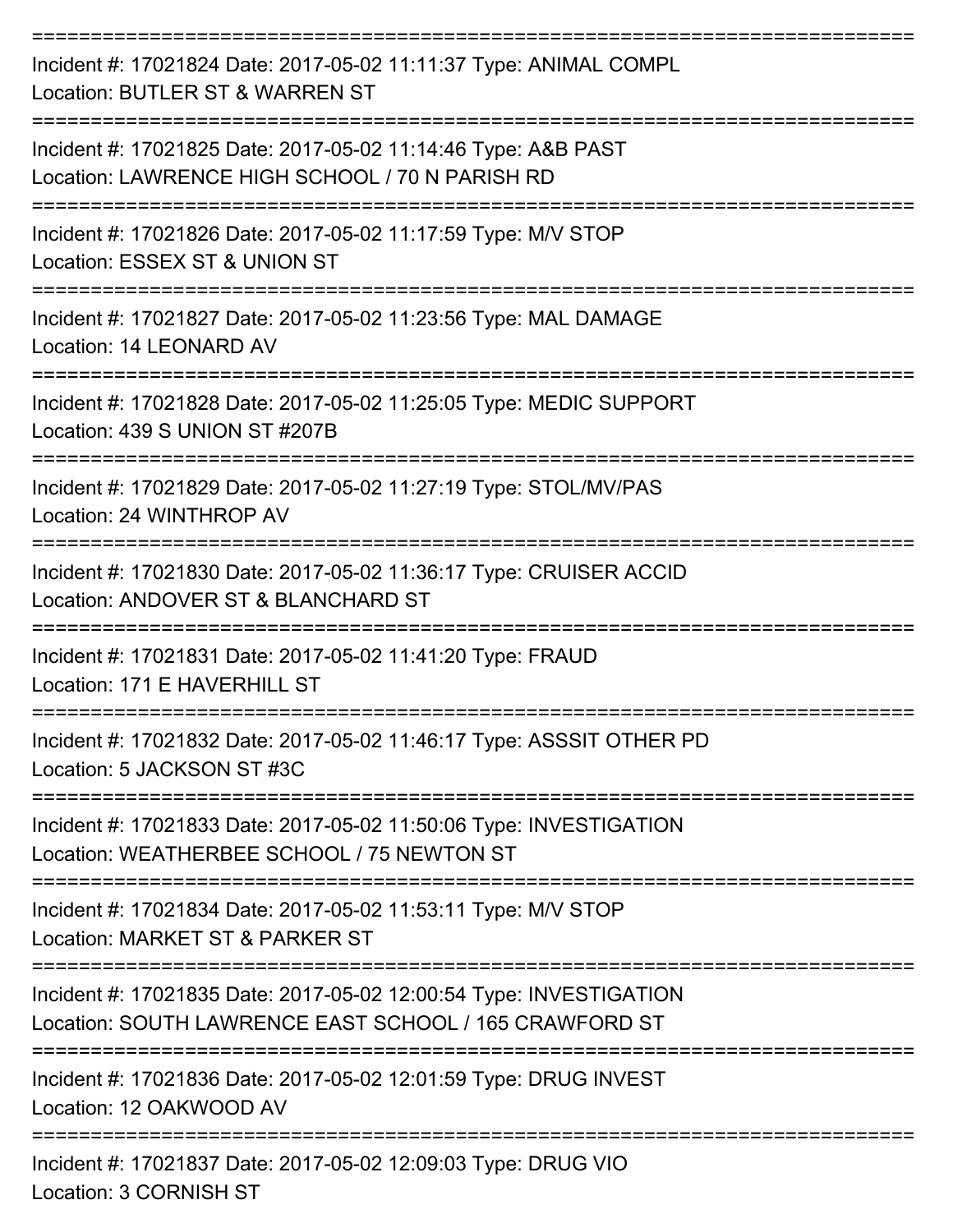| Incident #: 17021838 Date: 2017-05-02 12:11:13 Type: LOST PROPERTY<br>Location: 126 CROSS ST                                         |
|--------------------------------------------------------------------------------------------------------------------------------------|
| Incident #: 17021839 Date: 2017-05-02 12:14:17 Type: EXTRA SURVEIL<br>Location: FERRY ST & SUNRAY ST                                 |
| Incident #: 17021841 Date: 2017-05-02 12:27:36 Type: M/V STOP<br>Location: 50 BROADWAY<br>===============================            |
| Incident #: 17021842 Date: 2017-05-02 12:27:57 Type: SUS PERS/MV<br>Location: 17 WYMAN ST                                            |
| Incident #: 17021843 Date: 2017-05-02 12:56:20 Type: M/V STOP<br>Location: BROADWAY & PARK ST<br>=================================== |
| Incident #: 17021844 Date: 2017-05-02 13:12:02 Type: NEIGHBOR PROB<br><b>Location: 49 TENNEY ST</b>                                  |
| Incident #: 17021845 Date: 2017-05-02 13:43:15 Type: M/V STOP<br>Location: BAILEY ST & PARKER ST                                     |
| Incident #: 17021846 Date: 2017-05-02 13:56:24 Type: MEDIC SUPPORT<br>Location: 114 LIQUORS / 80 WINTHROP AV                         |
| Incident #: 17021848 Date: 2017-05-02 13:58:55 Type: 911 HANG UP<br>Location: 28 CHANDLER ST                                         |
| Incident #: 17021847 Date: 2017-05-02 13:59:05 Type: M/V STOP<br>Location: FULTON ST & PROSPECT ST                                   |
| Incident #: 17021849 Date: 2017-05-02 14:34:47 Type: M/V STOP<br>Location: HAVERHILL ST & WEST ST                                    |
| Incident #: 17021850 Date: 2017-05-02 14:40:10 Type: 209A/SERVE<br>Location: 40 BODWELL ST                                           |
| Incident #: 17021851 Date: 2017-05-02 14:48:34 Type: SEARCHWARRANT<br>Location: 198 JACKSON ST #4                                    |
| Incident #: 17021852 Date: 2017-05-02 14:50:41 Type: 209A/SERVE<br>Location: 50 MARBLE AV                                            |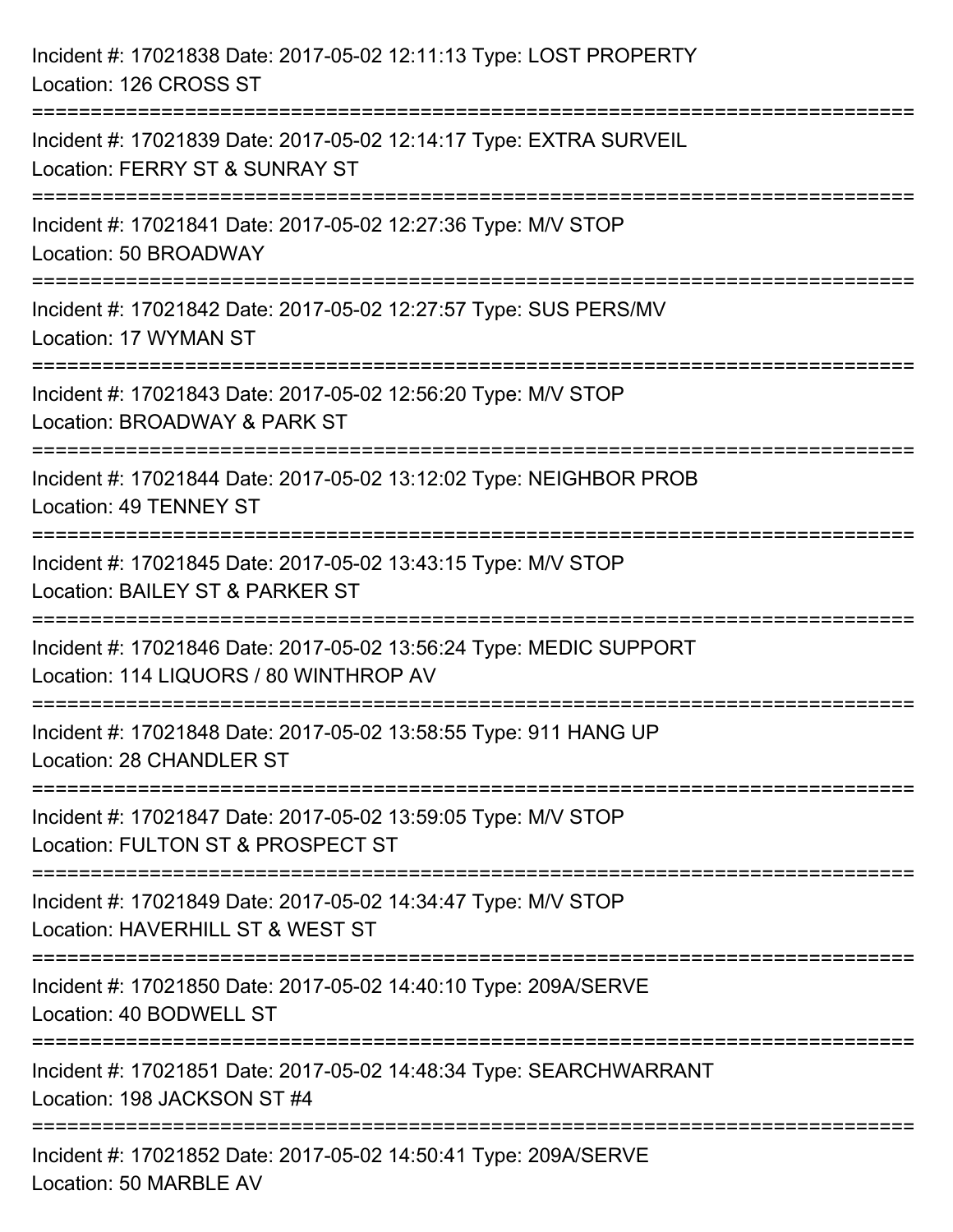| Incident #: 17021853 Date: 2017-05-02 14:52:58 Type: INVESTIGATION<br><b>Location: 9 MERRIMACK ST</b>  |
|--------------------------------------------------------------------------------------------------------|
| Incident #: 17021854 Date: 2017-05-02 14:55:42 Type: DRUG INVEST<br>Location: BROADWAY                 |
| Incident #: 17021855 Date: 2017-05-02 15:03:18 Type: 209A/SERVE<br>Location: 171 WILLOW ST             |
| Incident #: 17021856 Date: 2017-05-02 15:04:09 Type: ALARM/BURG<br>Location: 22 PACKARD ST             |
| Incident #: 17021857 Date: 2017-05-02 15:08:28 Type: INVESTIGATION<br>Location: 156 BUTLER ST          |
| Incident #: 17021858 Date: 2017-05-02 15:12:25 Type: 209A/SERVE<br>Location: 87 PARK ST                |
| Incident #: 17021859 Date: 2017-05-02 15:24:37 Type: M/V STOP<br>Location: BROADWAY & CEDAR ST         |
| Incident #: 17021860 Date: 2017-05-02 15:24:41 Type: ALARM/BURG<br>Location: 22 PACKARD ST             |
| Incident #: 17021861 Date: 2017-05-02 15:28:35 Type: M/V STOP<br>Location: 330 HAVERHILL ST            |
| Incident #: 17021862 Date: 2017-05-02 15:30:14 Type: M/V STOP<br>Location: CHICKERING ST & WINTHROP AV |
| Incident #: 17021863 Date: 2017-05-02 15:41:47 Type: INVESTIGATION<br>Location: 1 CANAL ST             |
| Incident #: 17021864 Date: 2017-05-02 15:43:55 Type: GENERAL SERV<br>Location: 165 CRAWFORD ST         |
| Incident #: 17021865 Date: 2017-05-02 15:47:34 Type: KIDNAP/PAST<br>Location: 158 BUTLER ST            |
| Incident #: 17021866 Date: 2017-05-02 15:47:42 Type: M/V STOP<br>Location: HANCOCK ST & MELROSE TER    |

===========================================================================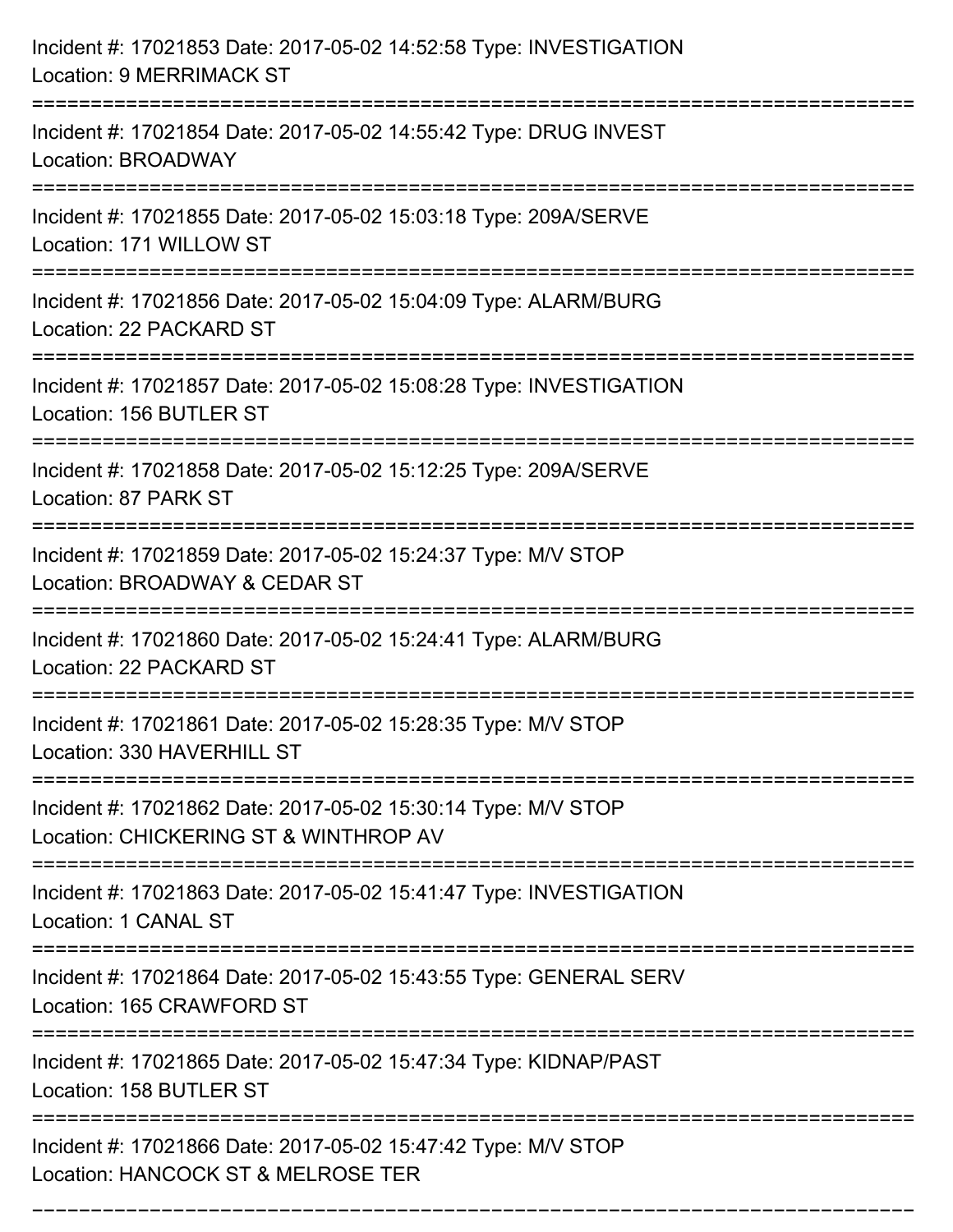| Incident #: 17021867 Date: 2017-05-02 15:49:21 Type: FIGHT<br>Location: ARLINGTON ST & TENNEY ST                         |
|--------------------------------------------------------------------------------------------------------------------------|
| Incident #: 17021868 Date: 2017-05-02 16:14:25 Type: M/V STOP<br>Location: HAVERHILL ST & RAILROAD ST                    |
| Incident #: 17021869 Date: 2017-05-02 16:18:23 Type: INVESTIGATION<br>Location: CONCORD ST & HAMPSHIRE ST                |
| Incident #: 17021870 Date: 2017-05-02 16:33:07 Type: GENERAL SERV<br><b>Location: BARKER ST</b>                          |
| Incident #: 17021871 Date: 2017-05-02 16:39:07 Type: DRUG VIO<br>Location: 22 BYRON AV                                   |
| Incident #: 17021872 Date: 2017-05-02 16:50:08 Type: INVESTIGATION<br>Location: LAKE ST & WASHINGTON ST                  |
| Incident #: 17021873 Date: 2017-05-02 17:19:32 Type: AUTO ACC/NO PI<br>Location: 231 BROADWAY                            |
| Incident #: 17021874 Date: 2017-05-02 17:22:09 Type: MEDIC SUPPORT<br>Location: 468 CANAL ST                             |
| Incident #: 17021875 Date: 2017-05-02 17:23:42 Type: MEDIC SUPPORT<br>Location: 355 PARK ST #416                         |
| Incident #: 17021876 Date: 2017-05-02 17:26:18 Type: 209A/SERVE<br>Location: 7 COURT ST                                  |
| Incident #: 17021877 Date: 2017-05-02 17:27:16 Type: MEDIC SUPPORT<br>Location: LAWRENCE GENERAL HOSPITAL / 1 GENERAL ST |
| Incident #: 17021878 Date: 2017-05-02 17:43:08 Type: ALARM/BURG<br>Location: 20 LENOX ST                                 |
| Incident #: 17021879 Date: 2017-05-02 17:45:05 Type: MEDIC SUPPORT<br>Location: ELKS LODGE / 652 ANDOVER ST              |
| ==================<br>Incident #: 17021880 Date: 2017-05-02 17:46:17 Type: M/V STOP<br>Location: BROADWAY & LOWELL ST    |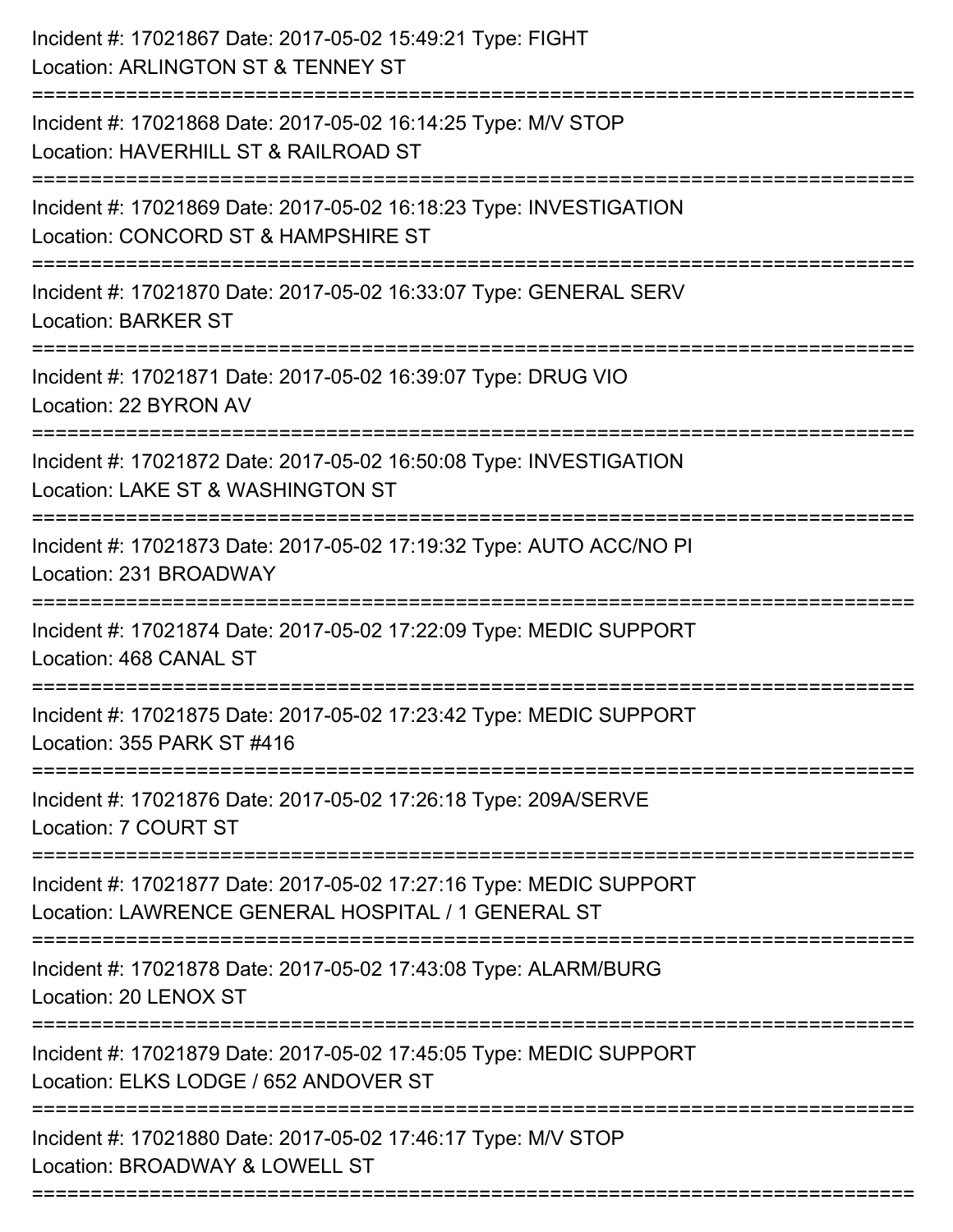Location: 30 STEVENS ST

| Incident #: 17021882 Date: 2017-05-02 17:49:11 Type: GENERAL SERV<br>Location: 33 BENNINGTON ST FL 2                 |
|----------------------------------------------------------------------------------------------------------------------|
| Incident #: 17021886 Date: 2017-05-02 17:51:59 Type: EXTRA SURVEIL<br>Location: FERRY ST & SUMNER AV                 |
| Incident #: 17021883 Date: 2017-05-02 17:53:07 Type: 209A/SERVE<br>Location: 79 SHAWSHEEN RD                         |
| Incident #: 17021884 Date: 2017-05-02 17:55:18 Type: DOMESTIC/PROG<br>Location: 104 BODWIN STREET                    |
| Incident #: 17021885 Date: 2017-05-02 18:01:53 Type: 209A/SERVE<br>Location: 5 SPRING ST                             |
| Incident #: 17021887 Date: 2017-05-02 18:09:52 Type: M/V STOP<br><b>Location: COMMON ST</b>                          |
| Incident #: 17021888 Date: 2017-05-02 18:14:28 Type: M/V STOP<br>Location: 11 BROADWAY                               |
| Incident #: 17021889 Date: 2017-05-02 18:18:53 Type: AUTO ACC/NO PI<br>Location: 126 EXETER ST                       |
| Incident #: 17021890 Date: 2017-05-02 18:40:30 Type: 209A/SERVE<br>Location: 530 ANDOVER ST                          |
| ================<br>Incident #: 17021891 Date: 2017-05-02 18:49:44 Type: EXTRA SURVEIL<br><b>Location: SUMNER AV</b> |
| Incident #: 17021892 Date: 2017-05-02 18:57:18 Type: INVEST CONT<br>Location: 20 OHIO AV                             |
| Incident #: 17021893 Date: 2017-05-02 18:57:50 Type: INVEST CONT<br>Location: 65 SPRINGFIELD ST                      |
| Incident #: 17021894 Date: 2017-05-02 19:01:02 Type: DISTURBANCE<br>Location: 200 COMMON ST                          |
|                                                                                                                      |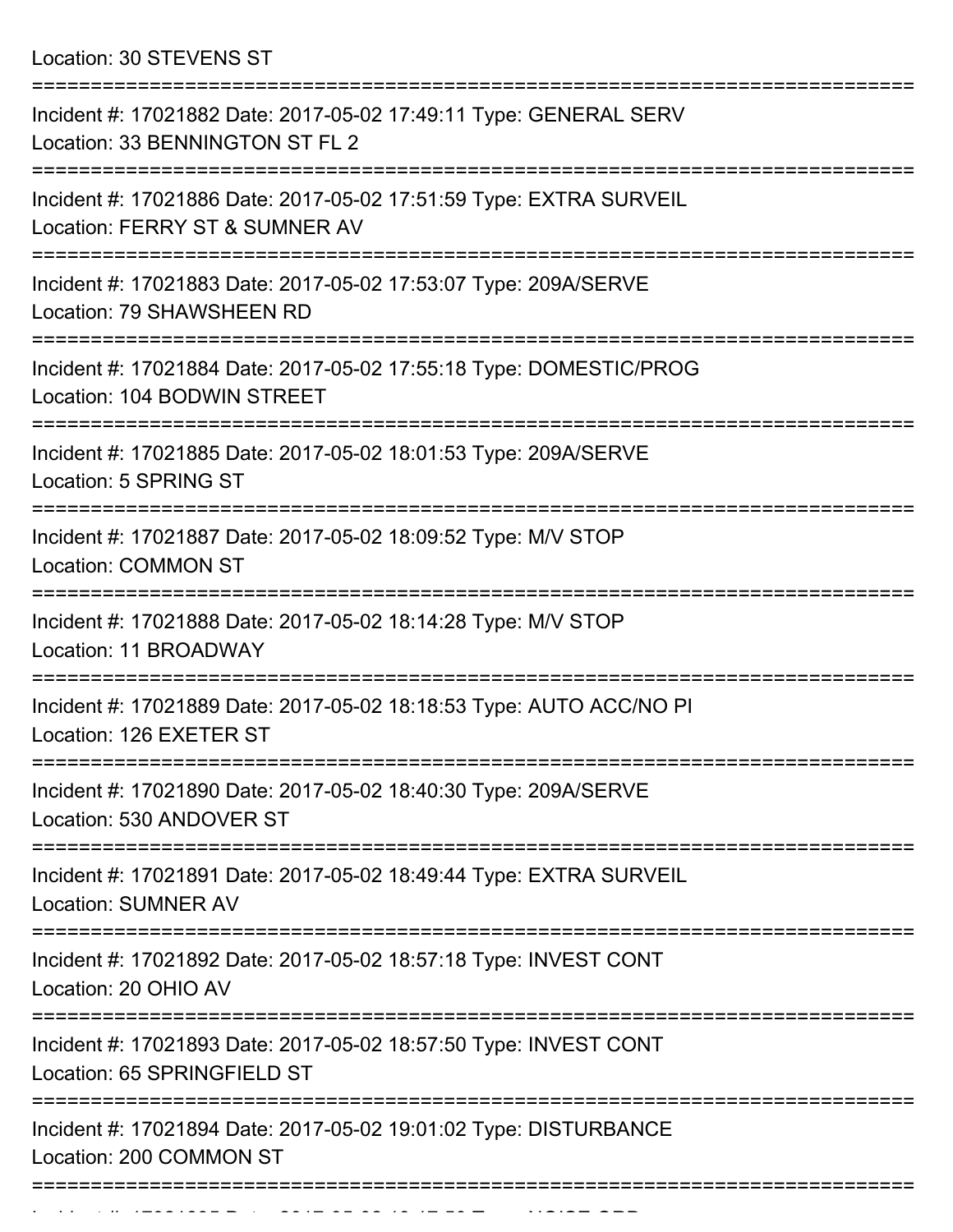Location: 8 SAUNDERS ST

| Incident #: 17021896 Date: 2017-05-02 19:48:35 Type: TRESPASSING<br>Location: 285 ESSEX ST                                     |
|--------------------------------------------------------------------------------------------------------------------------------|
| Incident #: 17021897 Date: 2017-05-02 19:53:57 Type: NOISE ORD<br>Location: 130 HIGH ST                                        |
| Incident #: 17021898 Date: 2017-05-02 19:58:53 Type: LARCENY/PAST<br>Location: HEWITTS PACKAGE STORE, INCORP / 109 LAWRENCE ST |
| Incident #: 17021900 Date: 2017-05-02 20:12:25 Type: MV/BLOCKING<br>Location: 73 BUNKERHILL ST                                 |
| Incident #: 17021899 Date: 2017-05-02 20:13:41 Type: M/V STOP<br>Location: BROADWAY & ESSEX ST                                 |
| Incident #: 17021901 Date: 2017-05-02 20:26:50 Type: M/V STOP<br>Location: FRANKLIN ST & HAVERHILL ST                          |
| Incident #: 17021904 Date: 2017-05-02 20:27:03 Type: M/V STOP<br>Location: BROADWAY & LOWELL ST                                |
| Incident #: 17021902 Date: 2017-05-02 20:28:11 Type: M/V STOP<br>Location: HAVERHILL ST & LAWRENCE ST                          |
| Incident #: 17021903 Date: 2017-05-02 20:28:22 Type: A&B D/W/ PROG<br>Location: 76 ELM ST                                      |
| Incident #: 17021905 Date: 2017-05-02 20:33:34 Type: M/V STOP<br>Location: BROADWAY & LOWELL ST                                |
| Incident #: 17021906 Date: 2017-05-02 20:35:23 Type: M/V STOP<br>Location: BROADWAY & LOWELL ST                                |
| Incident #: 17021907 Date: 2017-05-02 20:37:40 Type: M/V STOP<br>Location: BROADWAY & LOWELL ST                                |
| Incident #: 17021908 Date: 2017-05-02 20:38:46 Type: M/V STOP<br>Location: BROADWAY & LOWELL ST                                |
|                                                                                                                                |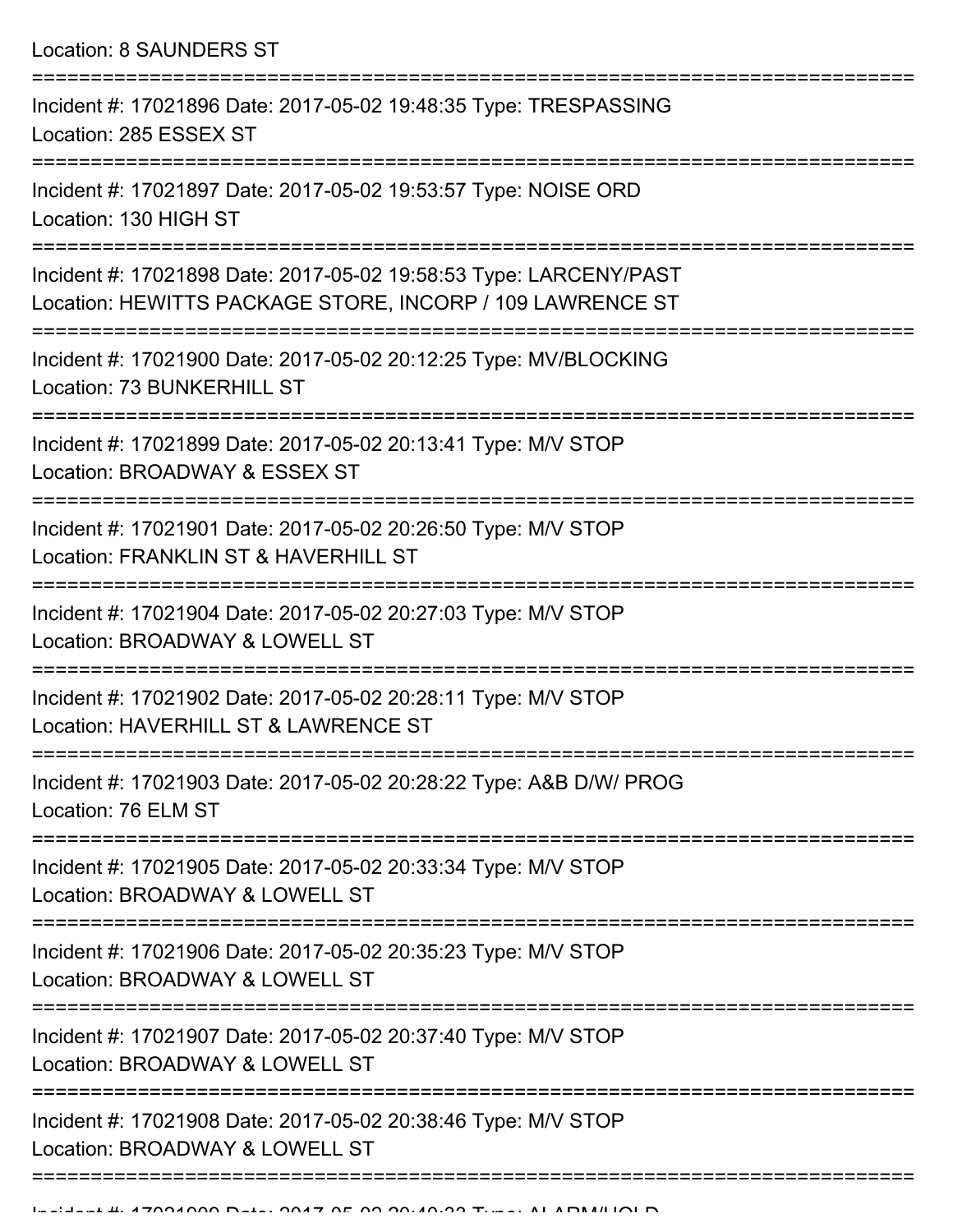| Location: BOSTON MARKET / 435 WINTHROP AV                                                                               |
|-------------------------------------------------------------------------------------------------------------------------|
| Incident #: 17021910 Date: 2017-05-02 20:42:04 Type: M/V STOP<br>Location: BROADWAY & LOWELL ST<br>:=================== |
| Incident #: 17021911 Date: 2017-05-02 20:48:11 Type: ALARM/BURG<br>Location: POST OFFICE / 431 COMMON ST                |
| Incident #: 17021912 Date: 2017-05-02 20:52:42 Type: UNWANTEDGUEST<br>Location: 26 DRACUT ST #3                         |
| Incident #: 17021913 Date: 2017-05-02 21:03:55 Type: LOUD NOISE<br>Location: 97 PARK ST                                 |
| Incident #: 17021914 Date: 2017-05-02 21:05:47 Type: DISTURBANCE<br>Location: 65 BUNKERHILL ST                          |
| Incident #: 17021915 Date: 2017-05-02 21:07:42 Type: DRUG VIO<br>Location: 17 ROYAL ST                                  |
| Incident #: 17021917 Date: 2017-05-02 21:21:49 Type: DISABLED MV<br>Location: BERKELEY ST & SWAN ST                     |
| Incident #: 17021916 Date: 2017-05-02 21:23:16 Type: NOISE ORD<br>Location: LAKE ST & WASHINGTON ST                     |
| Incident #: 17021918 Date: 2017-05-02 21:29:49 Type: MISSING PERS<br>Location: 49 OAK ST                                |
| Incident #: 17021919 Date: 2017-05-02 21:36:25 Type: SUS PERS/MV<br>Location: 36 HIGHLAND ST                            |
| Incident #: 17021920 Date: 2017-05-02 21:46:03 Type: MV/BLOCKING<br>Location: PROSPECT ST & WEBSTER CT                  |
| Incident #: 17021921 Date: 2017-05-02 21:47:29 Type: UNWANTEDGUEST<br>Location: 144 JACKSON ST #3                       |
| :===========<br>Incident #: 17021922 Date: 2017-05-02 21:59:09 Type: ALARM/BURG<br>Location: 7 WESTWOOD TER             |
| $Jnoid$ ont #: 17021024 Doto: 2017 05.02.02:02:44 Type: ALADM/DUDC                                                      |

Incident #: 17021924 Date: 2017-05-02 22:02:44 Type: ALARM/BURG